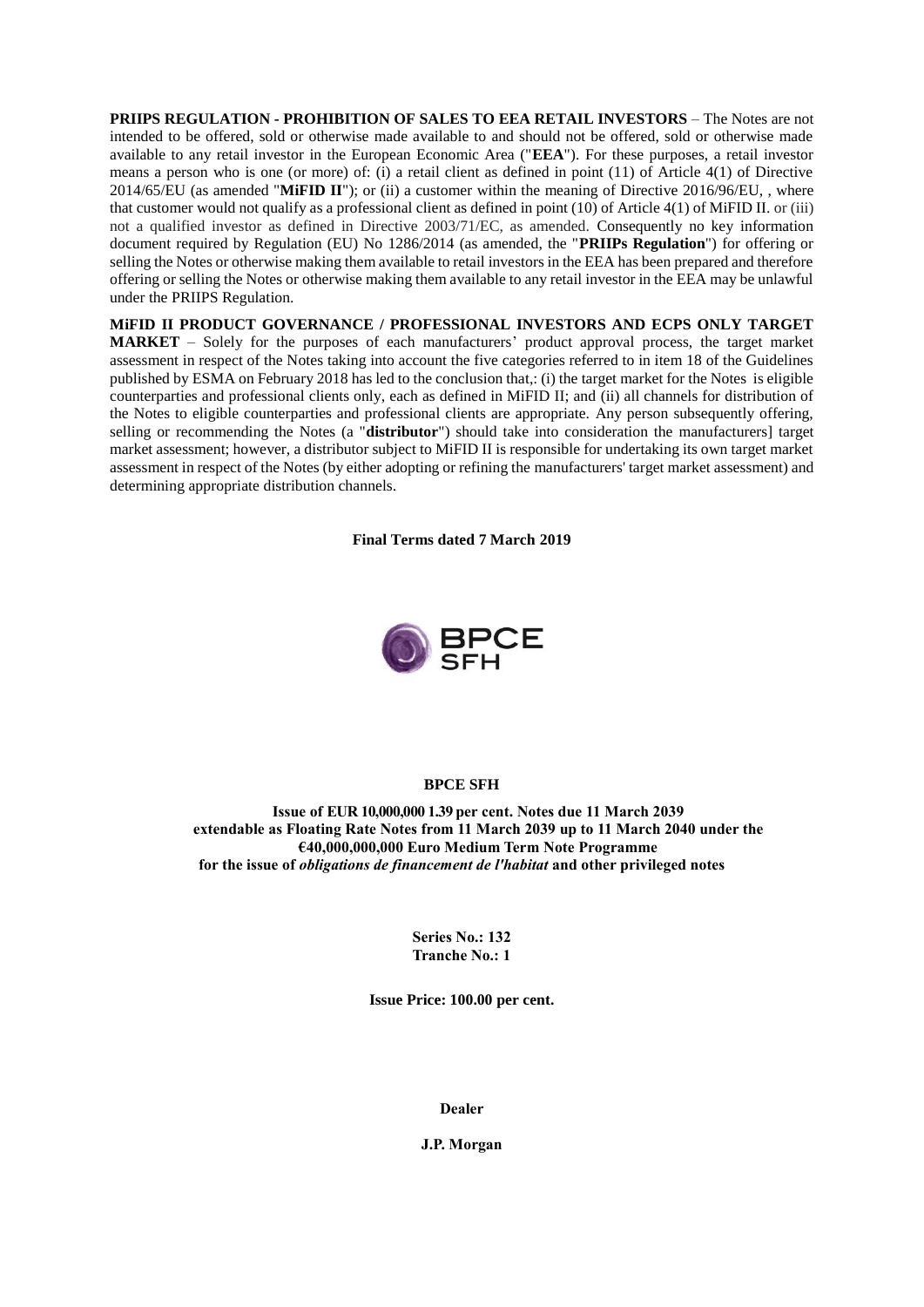#### **PART A - CONTRACTUAL TERMS**

Terms used herein shall be deemed to be defined as such for the purposes of the Conditions set forth in the base prospectus dated 25 May 2018 which received visa No. 18-198 from the *Autorité des marchés financiers* (the "**AMF**") on 25 May 2018, as supplemented by supplement dated 5 October 2018 which received visa No. 18-474 from the AMF on 5 October 2018 (together, the "**Base Prospectus**") which together constitute a base prospectus for the purposes of the Prospectus Directive (as defined below).

This document constitutes the final terms (the "**Final Terms**") relating to the notes described herein (the "**Notes**") for the purposes of Article 5.4 of the Prospectus Directive and must be read in conjunction with such Base Prospectus. Full information on the Issuer and the offer of the Notes is only available on the basis of the combination of these Final Terms and the Base Prospectus. The Base Prospectus and these Final Terms are available for viewing on the websites of BPCE (www.bpce.fr) and of the AMF (www.amf-france.org) and during normal business hours at the registered office of the Issuer and at the specified office of the Paying Agent(s) where copies may be obtained.

"**Prospectus Directive**" means Directive 2003/71/EC of the European Parliament and of the Council of 4 November 2003, as amended, and includes any relevant implementing measure of such directive in each relevant Member State of the European Economic Area.

| 1.  | (i)                                       | <b>Series Number:</b>                | 132                                                                                                                                                                                                                                      |
|-----|-------------------------------------------|--------------------------------------|------------------------------------------------------------------------------------------------------------------------------------------------------------------------------------------------------------------------------------------|
|     | (ii)                                      | <b>Tranche Number:</b>               | 1                                                                                                                                                                                                                                        |
| 2.  |                                           | <b>Specified Currency:</b>           | Euro ("EUR")                                                                                                                                                                                                                             |
| 3.  | <b>Aggregate Nominal Amount of Notes:</b> |                                      |                                                                                                                                                                                                                                          |
|     | (i)                                       | Series:                              | EUR 10,000,000                                                                                                                                                                                                                           |
|     | (ii)                                      | Tranche:                             | EUR 10,000,000                                                                                                                                                                                                                           |
| 4.  | <b>Issue Price:</b>                       |                                      | 100 per cent. of the Aggregate Nominal Amount of<br>the Tranche                                                                                                                                                                          |
| 5.  |                                           | <b>Specified Denomination(s):</b>    | EUR 100,000                                                                                                                                                                                                                              |
| 6.  | (i)                                       | <b>Issue Date:</b>                   | 11 March 2019                                                                                                                                                                                                                            |
|     | (ii)                                      | <b>Interest Commencement Date:</b>   | <b>Issue Date</b>                                                                                                                                                                                                                        |
| 7.  |                                           | <b>Final Maturity Date:</b>          | 11 March 2039                                                                                                                                                                                                                            |
| 8.  |                                           | <b>Extended Final Maturity Date:</b> | Specified Interest Payment Date falling on, or nearest<br>to 11 March 2040                                                                                                                                                               |
| 9.  |                                           | <b>Interest Basis:</b>               | <b>Fixed/Floating Rate</b>                                                                                                                                                                                                               |
|     |                                           |                                      | (further particulars specified below)                                                                                                                                                                                                    |
| 10. |                                           | <b>Redemption/Payment Basis:</b>     | Subject to any purchase and cancellation or early<br>redemption, the Notes will be redeemed on the Final<br>Maturity Date or the Extended Final Maturity Date, as<br>the case may be at 100 per cent. of their Specified<br>Denomination |
|     |                                           |                                      | (further particulars specified below)                                                                                                                                                                                                    |
| 11. |                                           | <b>Change of Interest Basis:</b>     | Applicable – Fixed/Floating Rate                                                                                                                                                                                                         |
|     |                                           |                                      | ( <i>Further</i><br>particulars<br>specified<br>below<br>in<br>"Fixed/Floating Rate Notes)                                                                                                                                               |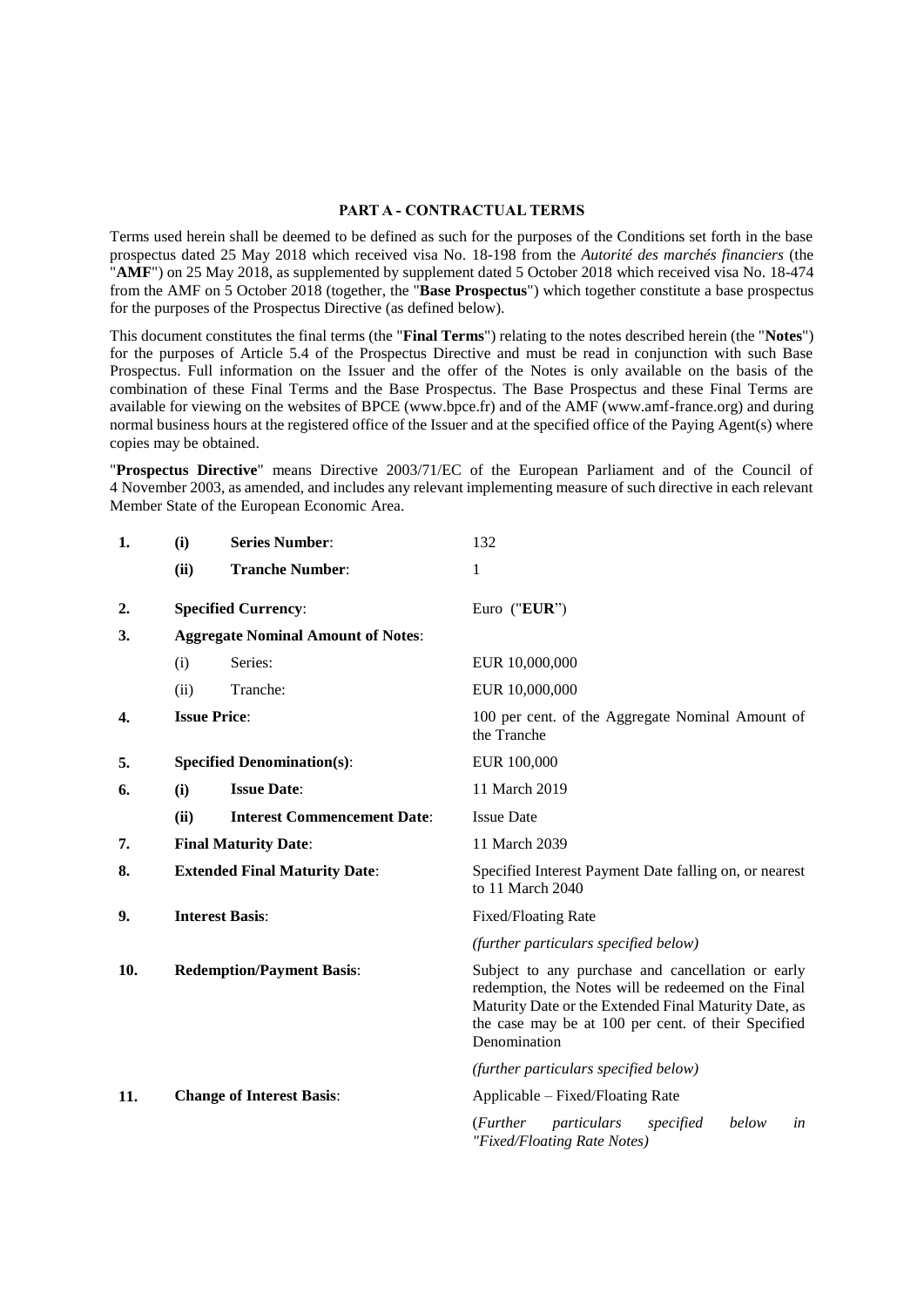12. **Put/Call Options**: Not Applicable

**13. Date of corporate authorisations for issuance of Notes obtained**: Decisions of the *Conseil d'administration* (Board of Directors) of the Issuer (i) dated 14 December 2018 authorising the issue of *obligations de financement de l'habitat* and other resources benefiting from the *privilège* referred to in Article L.513-11 of the French Monetary and Financial Code (*Code monétaire et financier*) up to  $\epsilon$  5,500,000,000 for a period of one year from 14 December 2018 and (ii) dated 12 February 2019 authorising the quarterly programme of borrowings benefiting from such *privilège* up to €3,000,000,000 for the first quarter of 2019.

#### **PROVISIONS RELATING TO REDEMPTION**

| 14. |       | <b>Fixed Rate Notes Provisions:</b>     | Applicable before the Switch Date                                                                                                                                                                                                                                                                                                                                                                                                                                                                                                                                  |
|-----|-------|-----------------------------------------|--------------------------------------------------------------------------------------------------------------------------------------------------------------------------------------------------------------------------------------------------------------------------------------------------------------------------------------------------------------------------------------------------------------------------------------------------------------------------------------------------------------------------------------------------------------------|
|     | (i)   | Rate of Interest:                       | 1.39 per cent. <i>per annum</i> payable annually in arrear                                                                                                                                                                                                                                                                                                                                                                                                                                                                                                         |
|     | (ii)  | Interest Payment Date(s):               | 11 March in each year, from and including 11 March<br>2020 up to and including the Final Maturity Date                                                                                                                                                                                                                                                                                                                                                                                                                                                             |
|     | (iii) | Fixed Coupon Amount(s):                 | Rate of Interest × Specified Denomination × Day Count<br>Fraction                                                                                                                                                                                                                                                                                                                                                                                                                                                                                                  |
|     |       |                                         | EUR<br>100,000<br>Specified<br>(i.e. EUR 1390)<br>per<br>Denomination)                                                                                                                                                                                                                                                                                                                                                                                                                                                                                             |
|     | (iv)  | Broken Amount(s):                       | Not Applicable                                                                                                                                                                                                                                                                                                                                                                                                                                                                                                                                                     |
|     | (v)   | Day Count Fraction (Condition $5(a)$ ): | Actual/Actual-ICMA                                                                                                                                                                                                                                                                                                                                                                                                                                                                                                                                                 |
|     | (vi)  | Determination Date(s):                  | 11 March in each year                                                                                                                                                                                                                                                                                                                                                                                                                                                                                                                                              |
|     | (vii) | Payment on non-Business Days:           | As per the Conditions                                                                                                                                                                                                                                                                                                                                                                                                                                                                                                                                              |
| 15. |       | <b>Floating Rate Notes Provisions:</b>  | Applicable after the Switch Date                                                                                                                                                                                                                                                                                                                                                                                                                                                                                                                                   |
|     | (i)   | <b>Interest Periods:</b>                | The period from and including the Final Maturity Date<br>to but excluding the first Specified Interest Payment<br>Date and each successive period from and including a<br>Specified Interest Payment Date to but excluding the<br>next succeeding Specified Interest Payment Date, up to<br>and excluding the Extended Final Maturity Date or, if<br>earlier, the Specified Interest Payment Date on which<br>the Notes are redeemed in full, all such dates being<br>subject to adjustment in accordance with the Business<br>Day Convention set out in (v) below |
|     | (ii)  | Specified Interest Payment Dates:       | Payable monthly in arrear on the $11th$ of each month<br>from and including 11 March 2039 up to and including<br>11 March 2040, all such dates being subject to<br>adjustment in accordance with the Business Day<br>Convention set out in (v) below                                                                                                                                                                                                                                                                                                               |
|     | (iii) | First Specified Interest Payment Date:  | Specified Interest Payment Date falling on, or nearest to,<br>11 March 2039                                                                                                                                                                                                                                                                                                                                                                                                                                                                                        |
|     | (iv)  | <b>Interest Period Date:</b>            | Specified Interest Payment Date                                                                                                                                                                                                                                                                                                                                                                                                                                                                                                                                    |
|     | (v)   | <b>Business Day Convention:</b>         | Modified<br>Following<br><b>Business</b><br>Convention.<br>Day<br>unadjusted                                                                                                                                                                                                                                                                                                                                                                                                                                                                                       |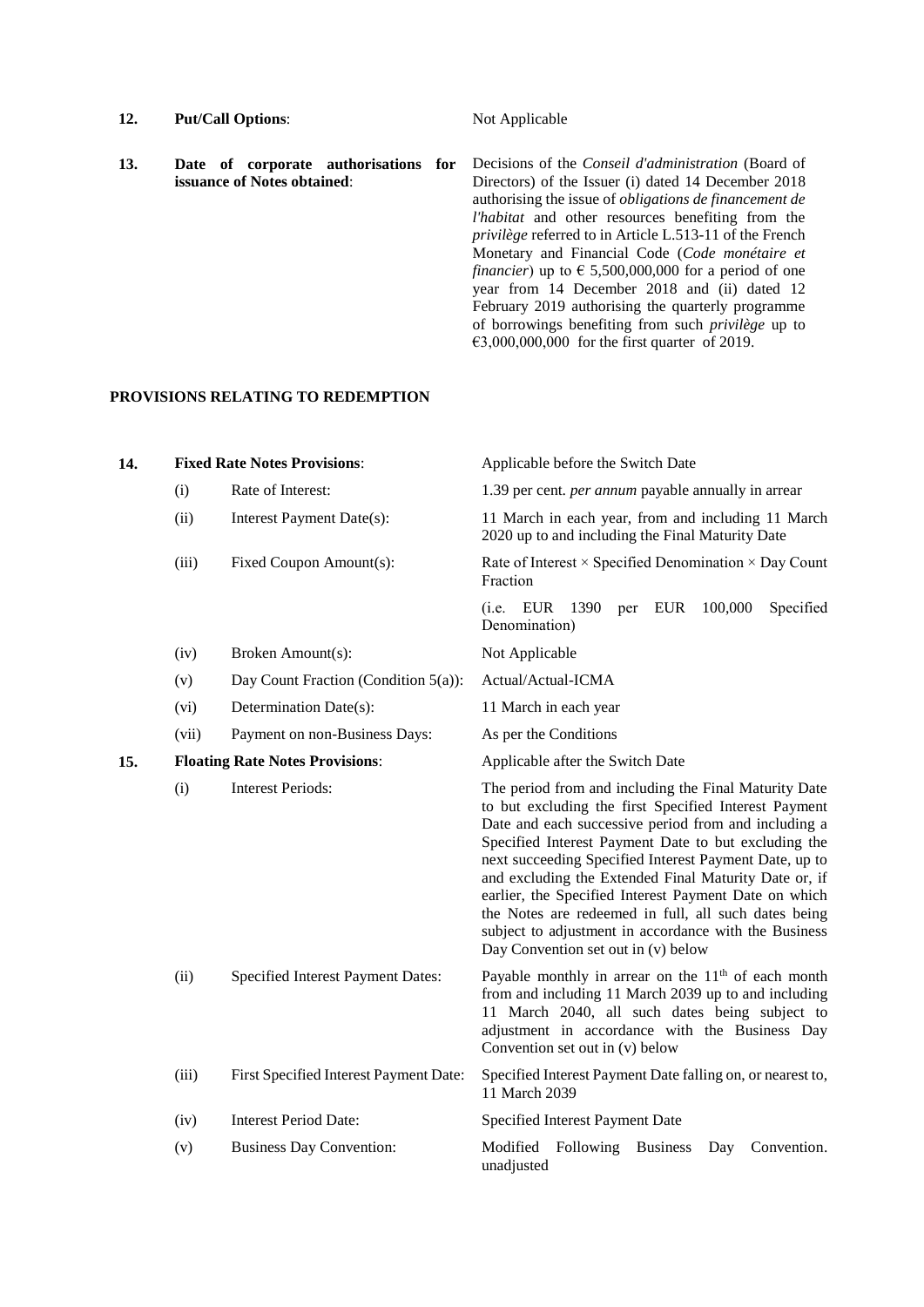|                                                     | (vi)                                         | Business Centre (Condition $5(a)$ ):                                                                                        | Not Applicable                                                                                                                                                    |
|-----------------------------------------------------|----------------------------------------------|-----------------------------------------------------------------------------------------------------------------------------|-------------------------------------------------------------------------------------------------------------------------------------------------------------------|
|                                                     | (vii)                                        | Manner in which the Rate of Interest<br>is/are to be determined:                                                            | <b>Screen Rate Determination</b>                                                                                                                                  |
|                                                     | (viii)                                       | Party responsible for calculating the<br>Rate of Interest and/or Interest<br>Amount (if not the Note Calculation<br>Agent): | Not Applicable                                                                                                                                                    |
|                                                     | (ix)                                         | Screen<br>Rate<br>Determination<br>(Condition $5(c)(iii)(C)$ ):                                                             | Applicable                                                                                                                                                        |
|                                                     |                                              | Relevant Rate:                                                                                                              | EURIBOR 1 month                                                                                                                                                   |
|                                                     |                                              | <b>Interest Determination Dates:</b>                                                                                        | Two TARGET Business Days prior to the first day in<br>each Interest Period                                                                                        |
|                                                     |                                              | Relevant Screen Page:                                                                                                       | <b>Reuters EURIBOR01</b>                                                                                                                                          |
|                                                     |                                              | Relevant Screen Page Time:                                                                                                  | Not Applicable                                                                                                                                                    |
|                                                     | (x)                                          | Determination<br>(Condition<br>FBF<br>$5(c)(iii)(B))$ :                                                                     | Not Applicable                                                                                                                                                    |
|                                                     | (xi)                                         | Determination<br>(Condition<br><b>ISDA</b><br>$5(c)(iii)(A))$ :                                                             | Not Applicable                                                                                                                                                    |
|                                                     | (xii)                                        | Margin:                                                                                                                     | $+0.255$ per cent. <i>per annum</i>                                                                                                                               |
|                                                     | (xiii)                                       | Rate Multiplier:                                                                                                            | Not Applicable                                                                                                                                                    |
|                                                     | (xiv)                                        | Minimum Rate of Interest:                                                                                                   | 0.00 per cent. per annum                                                                                                                                          |
|                                                     | $\left( xy\right)$                           | Maximum Rate of Interest:                                                                                                   | Not Applicable                                                                                                                                                    |
|                                                     | (xvi)                                        | Day Count Fraction (Condition 5(a)):                                                                                        | Actual/360, Adjusted                                                                                                                                              |
| 16.<br><b>Fixed/Floating Rate Notes Provisions:</b> |                                              |                                                                                                                             | Applicable                                                                                                                                                        |
|                                                     | (i)                                          | Issuer Change of Interest Basis:                                                                                            | Not Applicable                                                                                                                                                    |
|                                                     | (ii)                                         | Automatic Change of Interest<br>Basis:                                                                                      | Applicable                                                                                                                                                        |
|                                                     | (iii)                                        | Rate of Interest applicable to the<br>Interest Periods preceding the Switch<br>Date (excluded):                             | Determined in accordance with Condition $5(b)$ , as<br>though the Note was a Fixed Rate Note with further<br>variables set out in item 14 of these Final Terms    |
|                                                     | (iv)                                         | Rate of Interest applicable to the<br>Interest Periods following the Switch<br>Date (included):                             | Determined in accordance with Condition $5(c)$ , as<br>though the Note was a Floating Rate Note with further<br>variables set out in item 15 of these Final Terms |
|                                                     | (v)                                          | <b>Switch Date:</b>                                                                                                         | 11 March 2039                                                                                                                                                     |
|                                                     | (vi)                                         | Minimum notice period required for<br>notice from the Issuer:                                                               | Not Applicable                                                                                                                                                    |
| 17.                                                 | <b>Zero Coupon Notes Provisions</b>          |                                                                                                                             | Not Applicable                                                                                                                                                    |
|                                                     | PROVISIONS RELATING TO REDEMPTION            |                                                                                                                             |                                                                                                                                                                   |
| 18.                                                 | <b>Call Option:</b>                          |                                                                                                                             | Not Applicable                                                                                                                                                    |
| 19.                                                 | <b>Put Option:</b>                           |                                                                                                                             | Not Applicable                                                                                                                                                    |
| 20.                                                 | <b>Final Redemption Amount of each Note:</b> |                                                                                                                             | EUR 100,000 per EUR 100,000 in Specified<br>Denomination                                                                                                          |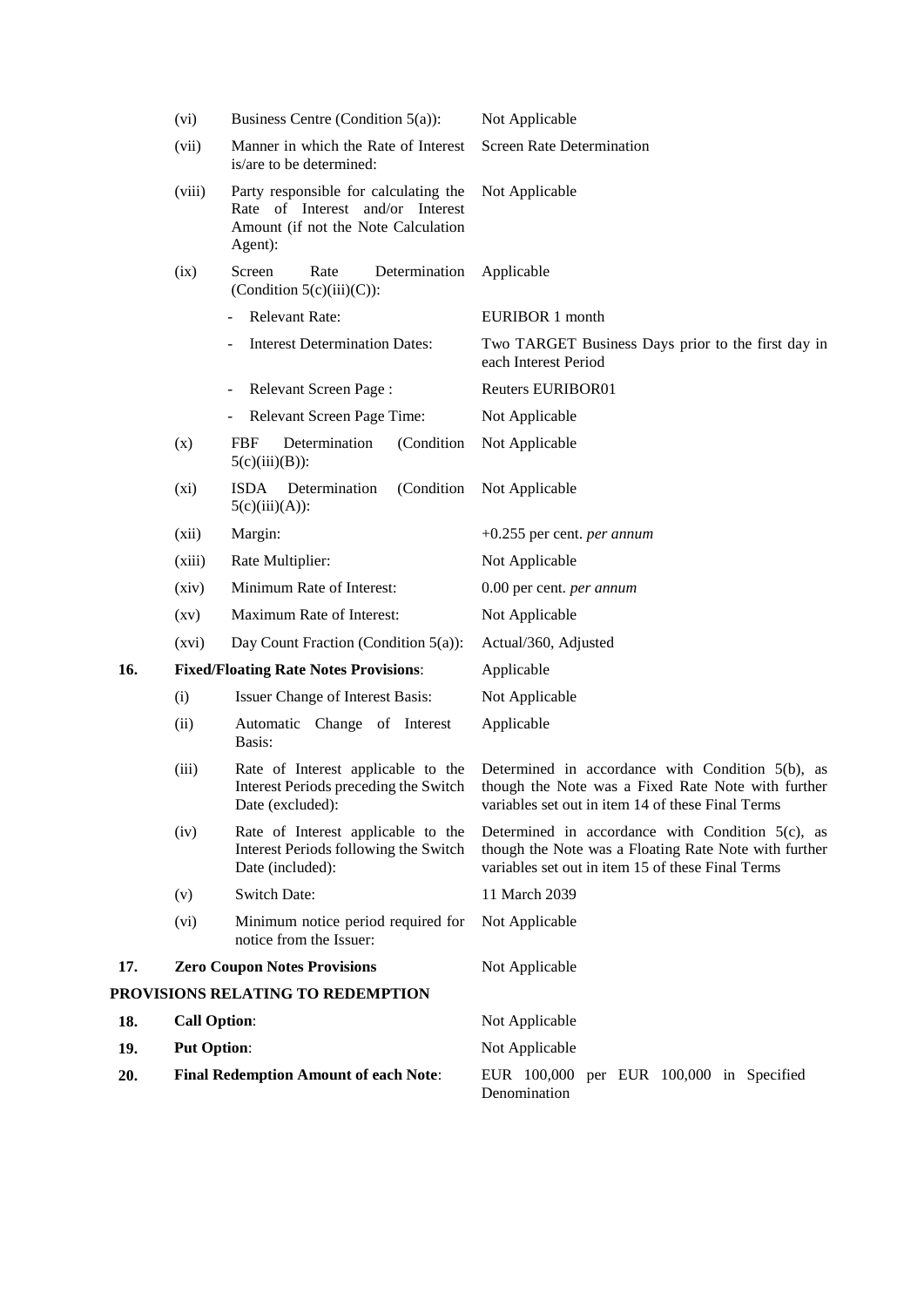| 21.                          |                       | <b>Redemption by Instalment:</b>                                                                                                     | Not Applicable                                                                       |
|------------------------------|-----------------------|--------------------------------------------------------------------------------------------------------------------------------------|--------------------------------------------------------------------------------------|
| 22.                          |                       | <b>Early Redemption Amount:</b>                                                                                                      |                                                                                      |
|                              |                       | Early Redemption Amount of each Note<br>payable on early redemption as set out in the<br>Terms and Conditions:                       | EUR 100,000 per EUR 100,000 in Specified<br>Denomination                             |
| 23.                          |                       | <b>Purchases (Condition 6(h)):</b>                                                                                                   | The Notes purchased may be held and resold as set<br>out in the Terms and Conditions |
|                              |                       | GENERAL PROVISIONS APPLICABLE TO THE NOTES                                                                                           |                                                                                      |
| 24.                          | <b>Governing law:</b> |                                                                                                                                      | French law                                                                           |
| <b>Form of Notes:</b><br>25. |                       |                                                                                                                                      | <b>Dematerialised Notes</b>                                                          |
|                              | (i)                   | Form of Dematerialised Notes:                                                                                                        | Bearer form (au porteur)                                                             |
|                              | (ii)                  | <b>Registration Agent:</b>                                                                                                           | Not Applicable                                                                       |
|                              | (iii)                 | Temporary Global Certificate:                                                                                                        | Not Applicable                                                                       |
| 26.                          |                       | <b>Financial Centre or other special provisions</b><br>relating to payment dates for the purposes<br>of Condition $7(g)$ :           | Not Applicable                                                                       |
| 27.                          |                       | Talons for future Coupons or Receipts to be<br>attached to Definitive Materialised Notes<br>(and dates on which such Talons mature): | Not Applicable                                                                       |
| 28.                          | (i)                   | Masse (Condition 10):<br>Representative:                                                                                             | As per Condition 10                                                                  |

| (ii)  | Alternative Representative:     | As per Condition 10 |
|-------|---------------------------------|---------------------|
| (iii) | Remuneration of Representative: | As per Condition 10 |

# **RESPONSIBILITY**

I accept responsibility for the information contained in these Final Terms.

Signed on behalf of BPCE SFH:

By:

Jean-Philippe BERTHAUT Directeur Général Délégué Duly authorised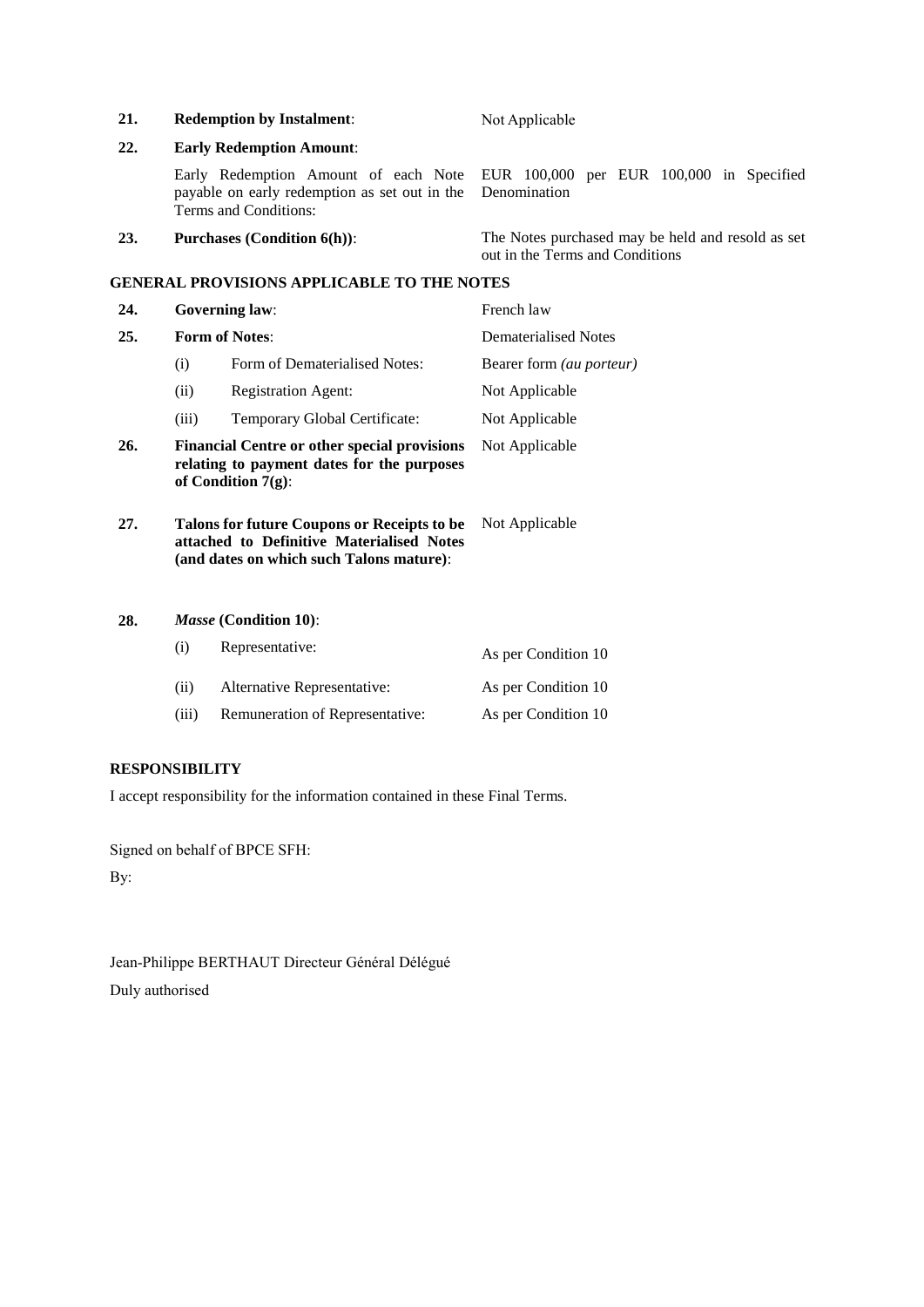## **PART B - OTHER INFORMATION**

# **1. LISTING AND ADMISSION TO TRADING**

| (i)   | Listing:                                                                                                                                                                                               | Not Applicable                                                                                                                                                                                                                                                                                                                                                                                                                                                         |  |
|-------|--------------------------------------------------------------------------------------------------------------------------------------------------------------------------------------------------------|------------------------------------------------------------------------------------------------------------------------------------------------------------------------------------------------------------------------------------------------------------------------------------------------------------------------------------------------------------------------------------------------------------------------------------------------------------------------|--|
| (ii)  | (a) Admission to trading:                                                                                                                                                                              | Not Applicable                                                                                                                                                                                                                                                                                                                                                                                                                                                         |  |
|       | (b) Regulated Markets or equivalent markets<br>on which, to the knowledge of the Issuer,<br>securities of the same class of the Notes to be<br>admitted to trading are already admitted to<br>trading: | Not Applicable                                                                                                                                                                                                                                                                                                                                                                                                                                                         |  |
| (iii) | Estimate of total<br>admission to trading:                                                                                                                                                             | expenses related to $\epsilon$ 11,725 (including the AMF fees)                                                                                                                                                                                                                                                                                                                                                                                                         |  |
| 2.    | <b>RATINGS</b>                                                                                                                                                                                         |                                                                                                                                                                                                                                                                                                                                                                                                                                                                        |  |
|       | Ratings:                                                                                                                                                                                               | The Notes are expected to be rated:                                                                                                                                                                                                                                                                                                                                                                                                                                    |  |
|       |                                                                                                                                                                                                        | AAA by Standard & Poor's Credit Market Services<br>Europe Limited; and                                                                                                                                                                                                                                                                                                                                                                                                 |  |
|       |                                                                                                                                                                                                        | Aaa by Moody's Investors Service Ltd.                                                                                                                                                                                                                                                                                                                                                                                                                                  |  |
|       |                                                                                                                                                                                                        | Each of the above agencies is established in the<br>European Union and registered under Regulation (EC)<br>1060/2009 of the European Parliament and the<br>Council of 16 September 2009 on credit rating<br>agencies, as amended (the "CRA Regulation") and<br>included in the list of registered credit rating agencies<br>published on the website of the European Securities<br>and Markets Authority (www.esma.europa.eu) in<br>accordance with the CRA Regulation |  |

# **3. INTERESTS OF NATURAL AND LEGAL PERSONS INVOLVED IN THE ISSUE**

Save as discussed in sections "Subscription and Sale" and "Risk factors – Risks related to the Issuer - Certain conflicts of interest" of the Base Prospectus, so far as the Issuer is aware, no person involved in the offer of the Notes has an interest material to the issue.

# **4. YIELD**

|    | Indication of yield:                                                                                                                | 1.441 per cent. per annum |
|----|-------------------------------------------------------------------------------------------------------------------------------------|---------------------------|
| 5. | <b>OPERATIONAL INFORMATION</b>                                                                                                      |                           |
|    | <b>ISIN</b> Code:                                                                                                                   | FR0013407046              |
|    | Common Code:                                                                                                                        | 196045562                 |
|    | Depositaries:                                                                                                                       |                           |
|    | Euroclear France to act as Central<br>(a)<br>Depositary:                                                                            | <b>Yes</b>                |
|    | Common Depositary for Euroclear<br>(b)<br>Bank and Clearstream Banking, S.A.:                                                       | No                        |
|    | Any clearing system other than Euroclear<br>Bank S.A./N.V. and Clearstream Banking,<br>S.A. and the relevant identification number: | Not Applicable            |
|    | Delivery:                                                                                                                           | Delivery against payment  |
|    | Names and addresses of additional Paying<br>Agent:                                                                                  | Not Applicable            |
|    | Name and address of the Note Calculation<br>Agent designated in respect of the Notes:                                               | Not Applicable            |